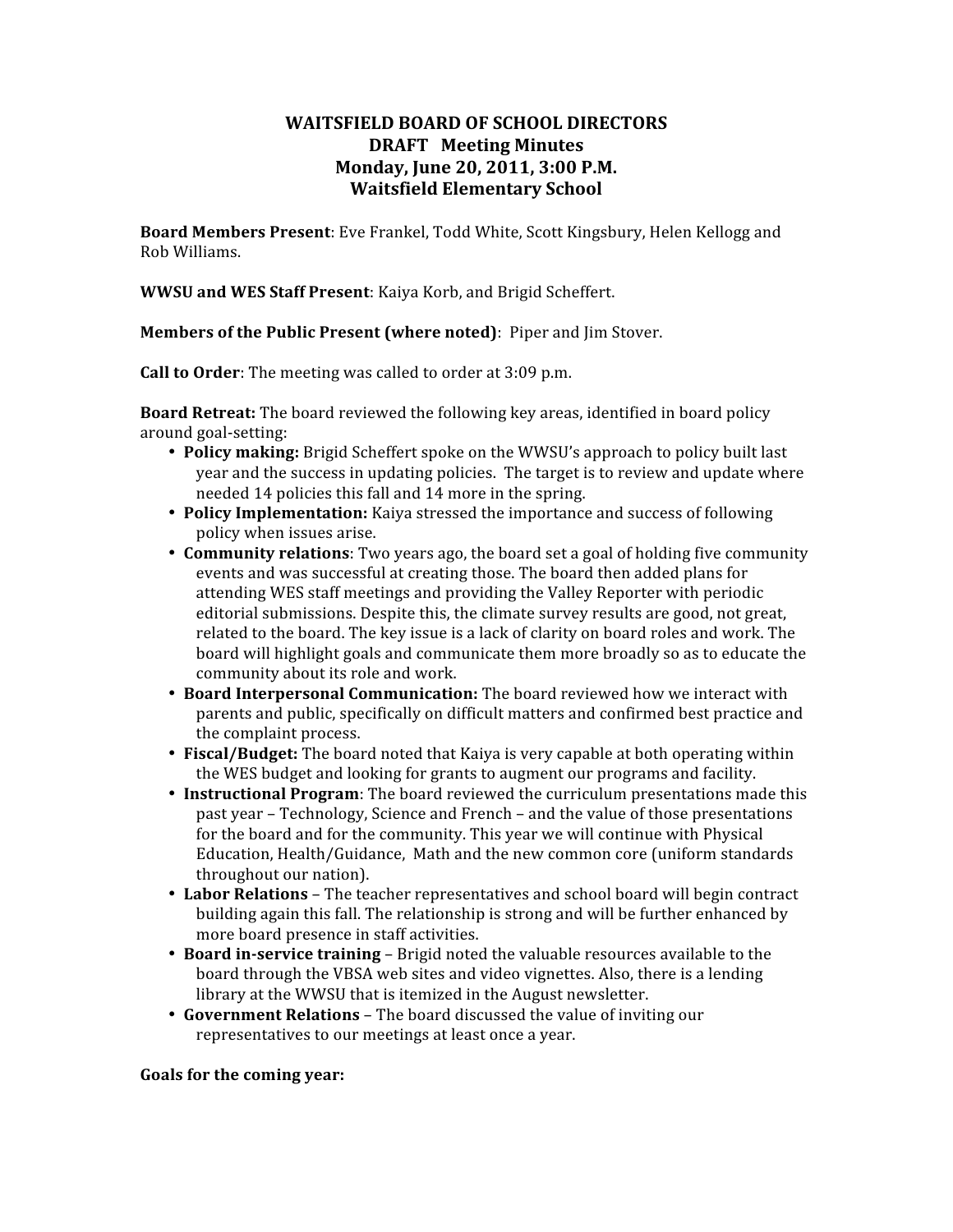## 1) **Community relations:** (website & newsletter)

- a. Continue to maintain consistent voice.
- b. Provide information and pictures of board members to help people connect.
- c. Offer reminders to the community of the role of the school board and the goals for the year in the September and January newsletters.
- d. Attend PTA meetings periodically.
- e. Recruit a videographer to capture the board meetings for public viewing.

# **2) Instructional program:**

- a. Increase availability and access to the curriculum presentations by having them videotaped.
- b. Extend invitations and promote those presentations in the newsletter.
- c. Provide childcare.
- d. Create a board calendar that highlights upcoming events.

## **3) Labor Relations:**

- a. Connect with WES staff at the August 25th luncheon meeting.
- b. Offer an informal welcome back at the first staff meeting.

# **4) Board professional development:**

- a. Each member to pick 2 topics a year to focus on.
- b. Commit to reviewing the available resources on the VSBA website.
- c. Include time to identify relevant and timely topics in our regular meetings.

# **Executive Session 1 - personnel**

Helen Kellogg made a motion to move into executive session to discuss personnel. Scott Kingsbury seconded and the group went into executive session at 5:11 p.m. The board invited Brigid, Kaiya, and Piper and Jim Stover to stay for the executive session. The board came out of executive session at 5:58 p.m.

The board adjourned by consensus to briefly get refreshment, and was called back into session by Rob Willisams at 6:08 p.m. to continue the meeting agenda.

## **Audience and Written Communication:** none submitted

## **School Discipline Report**:

Kaiya noted a planned movement to PowerSchool, a tool used to house other student data, for an improved tracking of discipline issues throughout the year. The school is also engaging a behavioral coach and offering office space for an onsite therapist for students. This therapy would be at the expense of the student and is not part of the school's offering. There is constant review of the schools behavioral policy to ensure it is meeting our needs.

## **Playground Conceptual Design / Next Steps**:

Kaiya presented the playground conceptual design developed by Broadleaf and shared with the WES PTA community earlier in the month. Kaiya asked Helen Kellogg to serve as a project liaison between the school and the MRV Rec District, on whose board Helen serves. Rob Williams made a motion to approve the conceptual designs. Eve Frankel seconded and the motion was unanimously approved.

## **Action:**

• FY2012 Bids for Tax Anticipation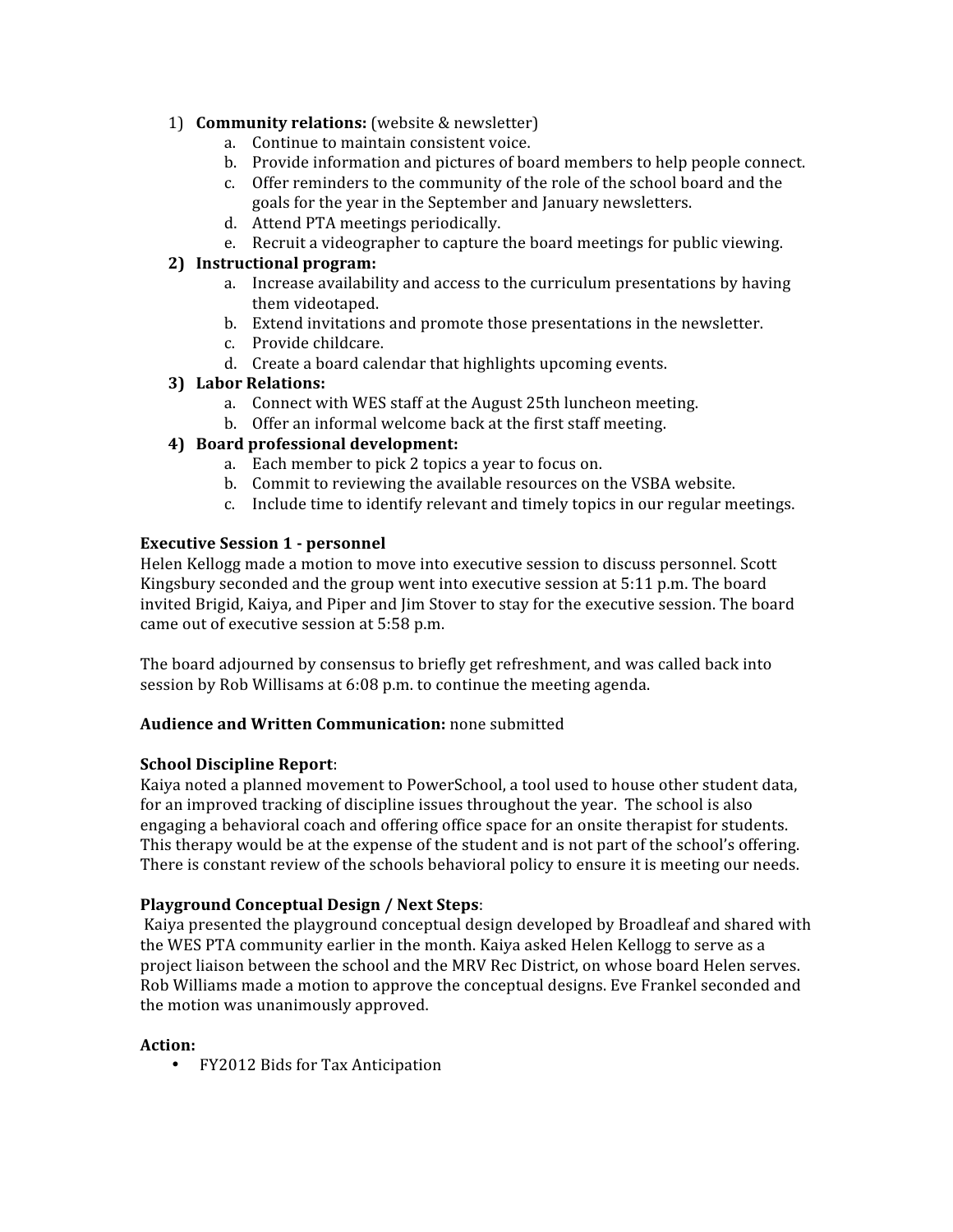Todd White made a motion to authorize the purchase of a \$200,000 tax anticipation note and Scott Kingsbury seconded. The amount is the same as last year and was unanimously approved.

• Fuel Bids for FY2012: The WWSU recommends a pre-buy of 7,000 gallons. SB Collins is our current and intended provider.

Helen Kellogg made a motion to authorize Kaiya to purchase a 7,000 gallon fuel pre‐buy at \$3.298 per gallon. Eve Frankel seconded and the motion was unanimously approved.

#### **Reports:**

**Financial Report:** Kaiya anticipates close to a \$60,000 fund balance at the close of this year.

**Principal's Report:** Kaiya reported on the following headlines:

- Graduation was a success and reflected well the focus on students. Parents also gave rave reviews to Jeremy Hill's musical assembly.
- Teacher groups have met to analyze data and have prepared recommended action steps to be presented at a back to school meeting.
- Summer facility work will focus on the insulating of the stage area in the gym as well as over the front entrance. It will also include a lighting redesign, which will be reported on at the end of the month.

Helen Kellogg made a motion to authorize up to \$4,000 in capital reserve funds to implement lighting retrofits recommended by the lighting redesign firm and approved by the facilities committee. Todd White seconded and the motion was unanimously approved.

- Preschool will be operating at capacity this coming year with 13 students three days a week. One extra seat is reserved for a child with special needs.
- WES is moving to a Google domain for uniform staff addresses, ease of set up for home pages and so forth.

**Superintendent's Report:** Brigid reported on three key areas. 1) High value professional development continues for the leadership team including legal training provided by VISBT. 2) Under supervision and evaluation, the district will provide iPads to all administrators to enable them to perform live form completion in classrooms and capture video clips for reference comparison. 3) Harwood will have an internal shared leadership team with Lisa Atwood serving as acting principal, until a qualified candidate is found. Bob McNamara and Brigid will both work in the school for several days a week to ensure complete coverage during this transition period.

**WWSU Executive Committee Report:** Eva will share out written notes from the last meeting, which included successfully negotiating a 5 year contract with Superintendent Scheffert.

#### **Executive Session 2 - personnel**

Eve Frankel made a motion to move into executive session to discuss personnel. Scott Kingsbury seconded and the group went into a second executive session at 7:30 p.m. The board invited Brigid and Kaiya to stay for the executive session. The board came out of executive session at 7:33 p.m. Helen Kellogg made a motion to authorize Brigid Scheffert to hire a part time custodian who will serve full time for the month of August and part time thereafter. Todd White seconded and the motion was unanimously approved.